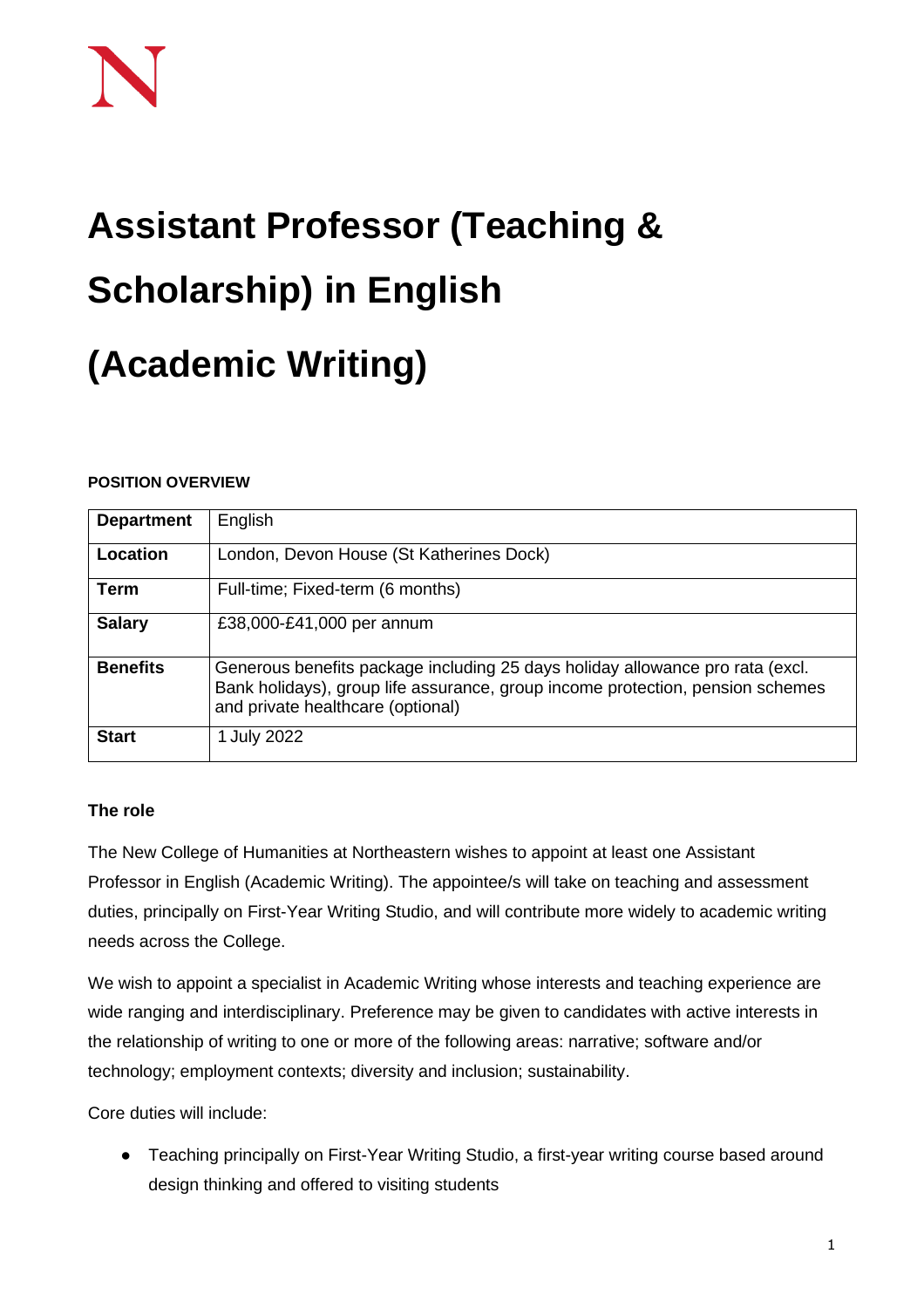- Marking, moderating, and examining assessments
- Providing writing support across the College
- Contributing to course development as opportunities arise
- Enhancing the academic culture of the English Faculty

We particularly encourage applications from those with an interest in innovative teaching, learning and assessment; those with experience of supporting a wide variety of students; and those belonging to groups underrepresented in UK higher education. We are open to appointing on a reduced fraction/job-share basis subject to our business needs.

#### **Department**

The English Faculty at NCH is a growing Faculty. We deliver courses to major and minor students on the NCH 3-year degree programmes; courses combine the broad historical coverage of traditional English degrees with distinctive features reflecting the liberal arts tradition. At the same time we deliver a wide range of courses on mobility programmes to visiting students, including First-Year Writing Studio, the interdisciplinary course Cultures of London and the experiential survey course British Drama and the London Stage.

#### **About the College**

Founded in 2012, New College of the Humanities has established itself as a prestigious higher education institution based in the heart of London. After becoming part of Northeastern University's global network in early 2019, the College has undergone a period of rapid growth, having been granted Taught Degree Awarding Powers in February 2020 and moved to a new, state-of-the-art campus in 2021. NCH continues to grow further expanding its student cohort, courses, network and opportunities.

# **Additional Information**

#### **Enquiries**

Informal enquiries may be made to Interim Head of the English Faculty, Dr Peter Maber, peter.maber@nchlondon.ac.uk. However, all applications must be made in accordance with the application process specified.

# **Application Process**

Applications should be made via **[this link](https://share.hsforms.com/1p3G6XPo_QD-X7V9aRnSTYQ2peji)** by 20:00 on 30 June 2022. Please reference your application "**ENGA210**".